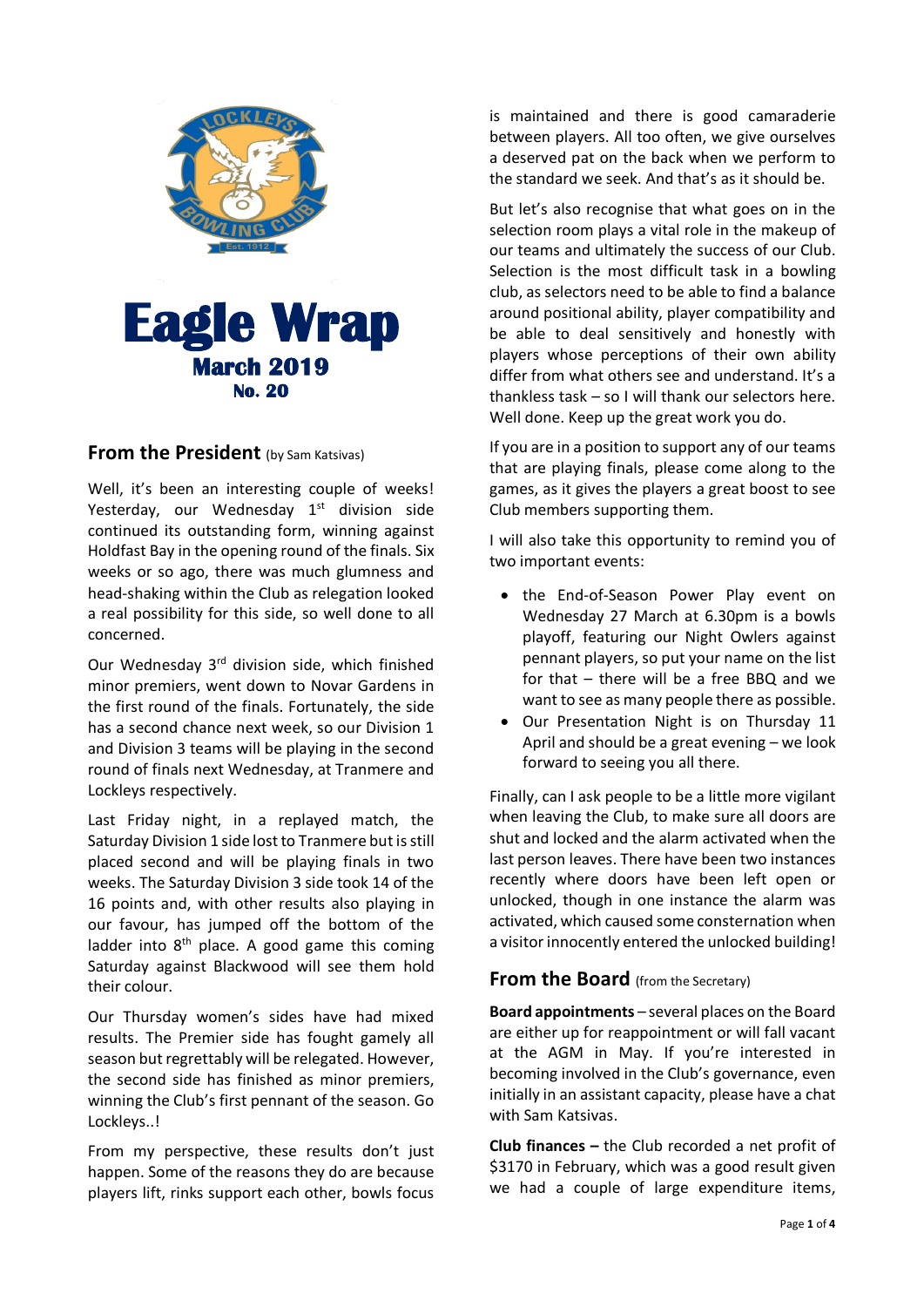namely the second instalment of the affiliation fee to Bowls SA (\$2300) and provision for outstanding electricity bills (\$4600, some of which we're disputing with Council). Pleasingly, our liquidity is about \$20K better than it was this time a year ago.

**Bar profitability** – the bar had a very good month in February, with a turnover of almost \$11K (and gross profit of 71%). Well done to Mark Ballestrin and his team – and to those supporting the bar! The recently-introduced EFTPOS facility is also proving popular.

**Bowls events and venue bookings** – in the coming weeks we have a considerable number of events at the Club, including the Women's Classic Fours Medley, several days of both the Men's and Women's Country Carnival, use of our greens for training by the men's and women's State Squads, and a number of venue bookings. If you can help with any of these events, either in the kitchen or bar, or by marking etc, your assistance will be appreciated.

**Club trophies and memorabilia** – we've had an offer from the family of a former Club member to upgrade the trophy cabinet (which the member originally donated). Recognising that we have numerous trophies and memorabilia in various locations throughout the Club house, as well as addressing the issue of how best to display our honour boards, the Board is considering whether to set aside an area – possibly in the old Secretary's office – as a 'trophy/history room'. Such a venue would enable much of the material to be appropriately displayed without impacting the broader (and perhaps more modern) décor of the Club house. If you have views on this, please talk with any of the Board members.

**Bowls update** (from Ashley Halls, Bowls Director)

**Pennants** – most of the news has been covered by the President but I would reiterate his call for members to support those sides playing in finals, particularly when the games are being played at Lockleys.

We've also had a request from the Metropolitan Bowls Association to host the grand finals of the Division 3, 4 and 5 competitions at our Club on Saturday 6 April. Given that we hopefully will have our Division 1 side returning to the Club that day after playing their grand final at a neutral venue

elsewhere – and that we have a booking from the Fulham Cricket Club for a social function that evening – it could well be a very hectic but profitable day for the Club. We'll keep members advised of further details.

**Taylor Challenge** – our Club had a reasonable season in both the Gold and Bronze competitions. Pleasingly, the results will return over \$400 in prize money to the Club, as well as providing invaluable experience to those who participated in the competition, which included the opportunity to play against a number of clubs we don't usually encounter in the regular pennant season.

**Karidis Retirement Village Women's Classic Fours Medley –** a reminder this event is being held at the Club on Sunday 24 March. We have around 20 team nominations to date, so we should have a good turnout. If you can help on the day, please talk to Judy Bartlett, Shirley Howard or Don Webb (regarding tournament organisation) or Bill Green (catering) or Mark Ballestrin (bar).

**Country Carnival** – the Club will be hosting several days of the Men's and Women's Country Carnival in the week 25-31 March. We need markers for singles on Monday 25 and Tuesday 26 March, as well as Sunday 31 March. If you can help – even for half a day – please put your name on the list on the notice board. If you can assist with catering or the bar, please see Bill Green or Mark Ballestrin.

**Best of the West (men's competition)** – the dates for this year's round-robin competition are:

- Wednesday 10 April (at Grange)
- Tuesday 16 April (at West Lakes)
- Thursday 18 April (at Holdfast Bay)
- Wednesday 24 April (at Lockleys)

Games commence at 12.30pm and will comprise 7 teams of 2-bowls triples over 25 ends. Each team will consist of a mix of players from various grades, providing the opportunity to play with members of the Club who are not normally together.

The nomination sheet is on the notice board. Please indicate whether you are available for all games or only certain ones. Lockleys currently holds the trophy, having won the last two series. Please contact Lester Todd on 0400 504 527 for further information.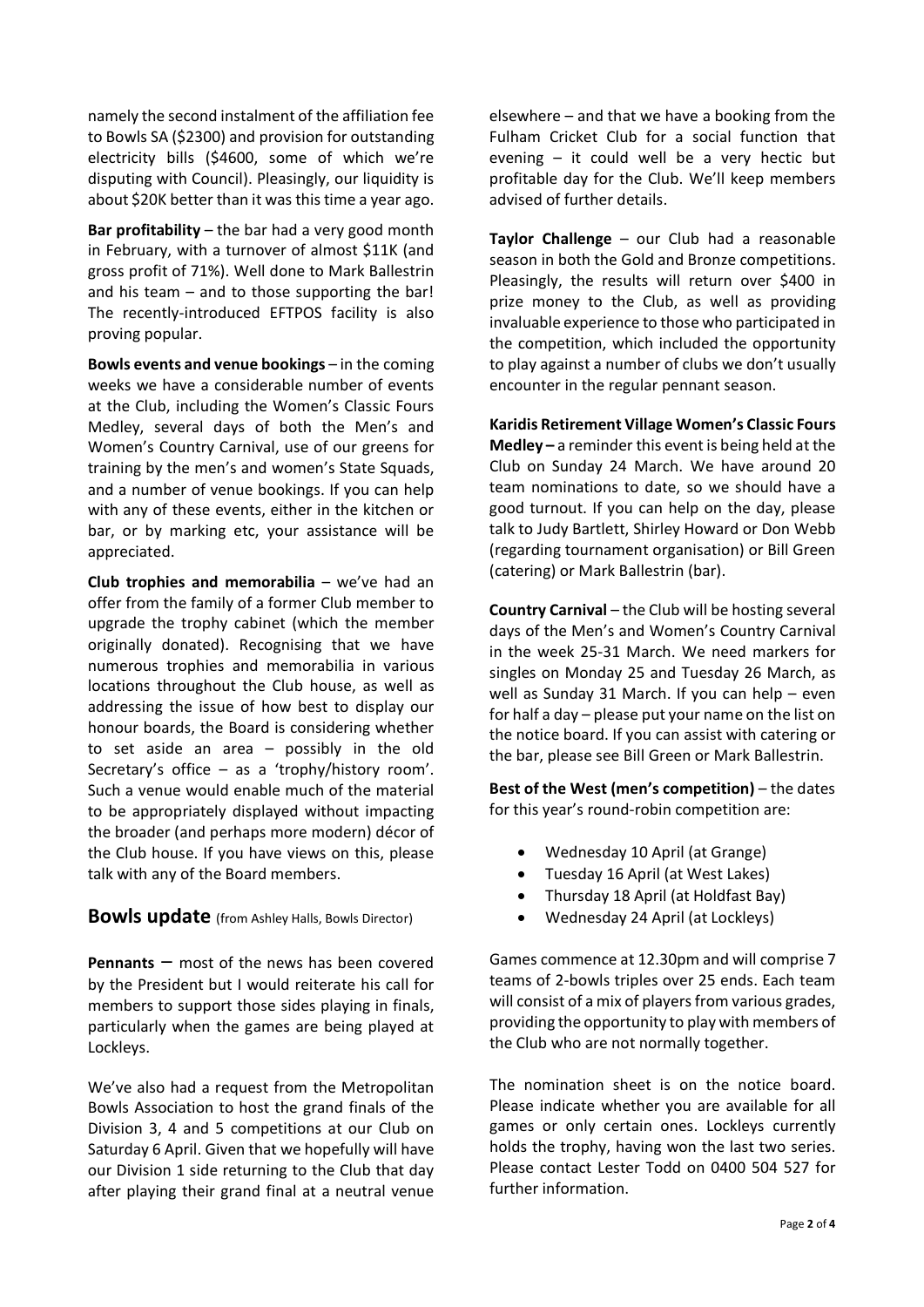**Blue Opal Qualifying Event – the Club will be** hosting a qualifying event on Saturday 4 May and Sunday 5 May for the Blue Opal Tournament (held at the Broadbeach Bowling Club on the Gold Coast in late May). The field will be limited to 32 players, with an entry fee of \$75 per person. The winner will get \$600 in cash plus automatic qualification to the Blue Opal Tournament, which has an entry fee of \$1000 and prize money of \$40K+. A nomination list is on the notice board.

**Off-season bowls** – we are reviewing a range of activities to be conducted during the off-season, including the frequency and duration of mid-week and weekend bowls, as well as the possibility of conducting an indoor bowls competition and various information and training activities. Details will be announced shortly.

#### **Social events** (from Sam Katsivas)

The **Quiz Night** held on Friday 15 February was very successful, with about 80 in attendance and a net profit of around \$2500. Thanks to Sam Katsivas and Lyn Nixon for organising it, and to Ashley Halls for providing a very entertaining night as quiz master. The next quiz night will be held in July, with 7-8 teams from our February event already confirming their nomination. Details will be on the notice board shortly.

The next '**Fish Night'** is this Friday (15 March). Late entries welcome but please contact Bill Green on 0417 821 922 ASAP to confirm he can fit you in. Please note also that the following Fish Night will be on Friday 26 April (as the third Friday of the month is Good Friday).

A reminder also that we're still raffling a **new set of Taylor bowls**, valued at \$630, to be drawn at the Karidis Retirement Villages' Women's Classic Fours Medley on Sunday 24 March (generously provided as part of the sponsorship arrangement for the Taylor Bowls Super Challenge).

The **Presentation Night** will be held on Thursday 11 April (6.30 for 7.00pm). Please put your name on the flyer on the notice board. Cost is \$25 per head for a 3-course set menu dinner, which includes wine on the table, courtesy of Shingleback Wines. Dress is smart casual, with a bit of glam (jackets optional but preferred – and please, no shorts, bowls wear or track suits).

The seating plan will be organised by the Social Committee, primarily to ensure we have an appropriate number of Club members sitting with our VIP guests and major sponsors. It should be a great night to end this year's pennant season, so please add your name to the list.

## **One more snippet of history**

Members may find interesting the following excerpt from *Times Have Changed: celebrating 100 years at the Lockleys Bowling Club 1912-2012* (as researched and written by Vern Butler):

#### *Replanting the greens*

*In March 1980, a Special General Meeting decided that the couch greens which had served the Club so well since the initial planting in 1963 should be replaced with 'tifdwarf', a relatively new bowling green grass which had a reputation for a smoother fast-running surface. The Airport Driving Range assisted with the removal of the old grass and took away some 60-odd tons for replanting at their site, to be replaced with tifdwarf cuttings from the Grange Bowling Club.*

*By the end of the 1981-82 season, all four greens had been replanted, however, the optimism and anticipation of holding the finals of the Australian National Championships at Lockleys came crashing down when in January 1983 the new greens were considered not up to standard by the Royal South Australian Bowling Association.* 

*After recovering from the disappointment, assistance was sought from the Botanical Gardens … who conducted exhaustive tests and reported that 'Your soil has been polluted by salt through the use of reclaimed sewerage water … and it will be many years before the problem is overcome'.* 

*However, switching to mains water brought almost immediate effect. The grass flourished and the 1984-85 season was historic for the Club which hosted the Interdominion Test Matches between Australia and New Zealand … with the bowling fraternity glowing in their praise of the greens.*

Editor's note: we're still using considerable quantities of reclaimed water (which is substantially cheaper than mains water). However, our greenkeeper closely monitors its